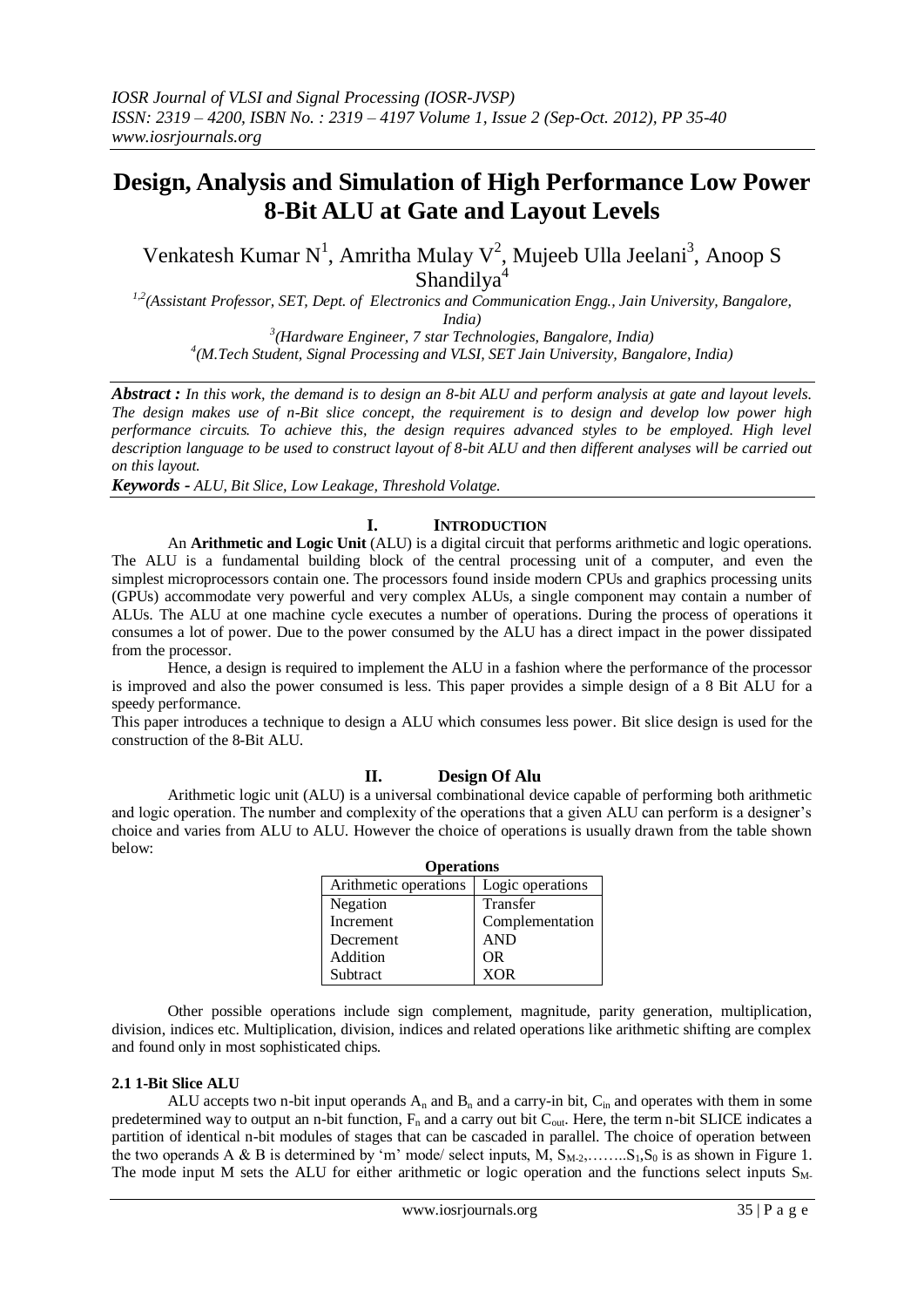2...S<sub>1</sub>,S<sub>0</sub> determine which particular operation within arithmetic or logic mode is to be performed. Just a carry out bit is required for cascading standard R-C units. For designing ALU, the first step is to list the operations to be performed. Hence we write the operation table (Table 1 and Table 2) for a simple 1-bit slice ALU.



Figure 1: n-Bit Slice ALU

Table 1 **Arithmetic Operations**

| M        | S1       | S0       | F                          | <b>Operation</b>       |                        | $\mathbf{C_{out}}$                 |
|----------|----------|----------|----------------------------|------------------------|------------------------|------------------------------------|
|          |          |          |                            | $C_{in}=0$             | $C_{in}=1$             |                                    |
| $\Omega$ | $\theta$ | $\theta$ | $A \oplus C_{in}$          | Transfer A             | Increment A            | A. C <sub>in</sub>                 |
| $\theta$ | $\Omega$ |          | $A \oplus C_{in}$          | 1's compliment<br>of A | 2's compliment<br>of A | $A \cdot C_{\text{in}}$            |
| $\Omega$ |          | $\theta$ | $A \oplus B \oplus C_{in}$ | $A + B$                | $A+B+1$                | $C_{in} (A \bigoplus B) + A.B$     |
| $\Omega$ |          |          | $A \oplus B \oplus C_{in}$ | $A + B$                | $B-A$                  | $C_{\text{in}}(A \oplus B) + A$ .B |

Table 2 **Logical Operations**

| M | S <sub>1</sub> | S <sub>0</sub> |         | <b>Operation</b> | $\mathbf{\cup_{out}}$ |
|---|----------------|----------------|---------|------------------|-----------------------|
|   |                |                | . .     | Transfer A       |                       |
|   |                |                |         | Compliment A     |                       |
|   |                |                | $A + B$ | A or B           |                       |
|   |                |                |         | or B             |                       |

## **2.2 CIRCUIT IMPLEMTATION OF LOW POWER HIGH PERFORMANCE 1 Bit ALU**

The circuit implementation of high performance low power 1-Bit ALU is as shown in Figure 2. This 1- Bit circuit can be cascaded in parallel form to obtain 8-Bit ALU.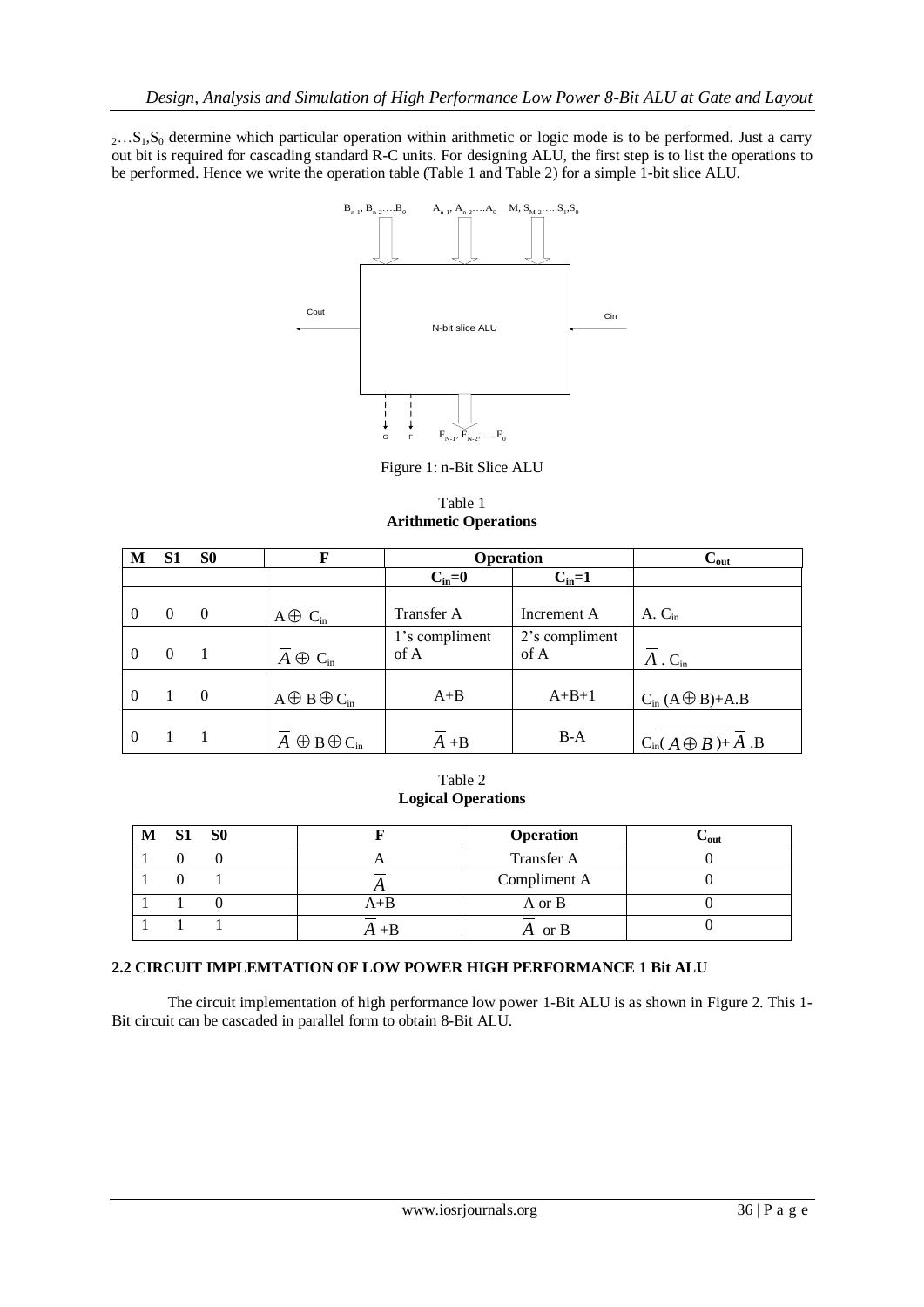

Figure 2: Circuit implementation of 1-Bit ALU

The MOS device used for designing the 1–Bit ALU are selected in such a manner that the power consumption of the whole circuit is less. Here low-leakage MOS devices are selected. Leakage current is the current that flows between the drain and source when the gate voltage is zero. Due to this leakage current the stand by current consumed by the processor is very high. Therefore, to avoid this stand by current, low leakage MOS devices are used. The ALU is also designed by choosing MOS devices that have a high threshold voltage. The Schematic view of the 8-Bit ALU is as shown in Figure 3 which is constructed by cascading 1 bit of ALU eight times.



Figure 3: Schematic view of 8-Bit ALU

## **III. RESULTS And DISCUSSONS**

In this section the physical implementation and simulation of the 1 Bit ALU/8 Bit ALU is shown. Analysis of global delay and analog simulation on the layout of the ALU is performed. Figure 4 shows the layout generated for 1-Bit ALU.

Delay calculation is performed of each interconnects in an ALU and the results are displayed in Figure 5. The navigator window represents each node in descending order of the delay and from the window it is clear that the worst case delay appears at node Y1, with a delay estimated to 0.412ns.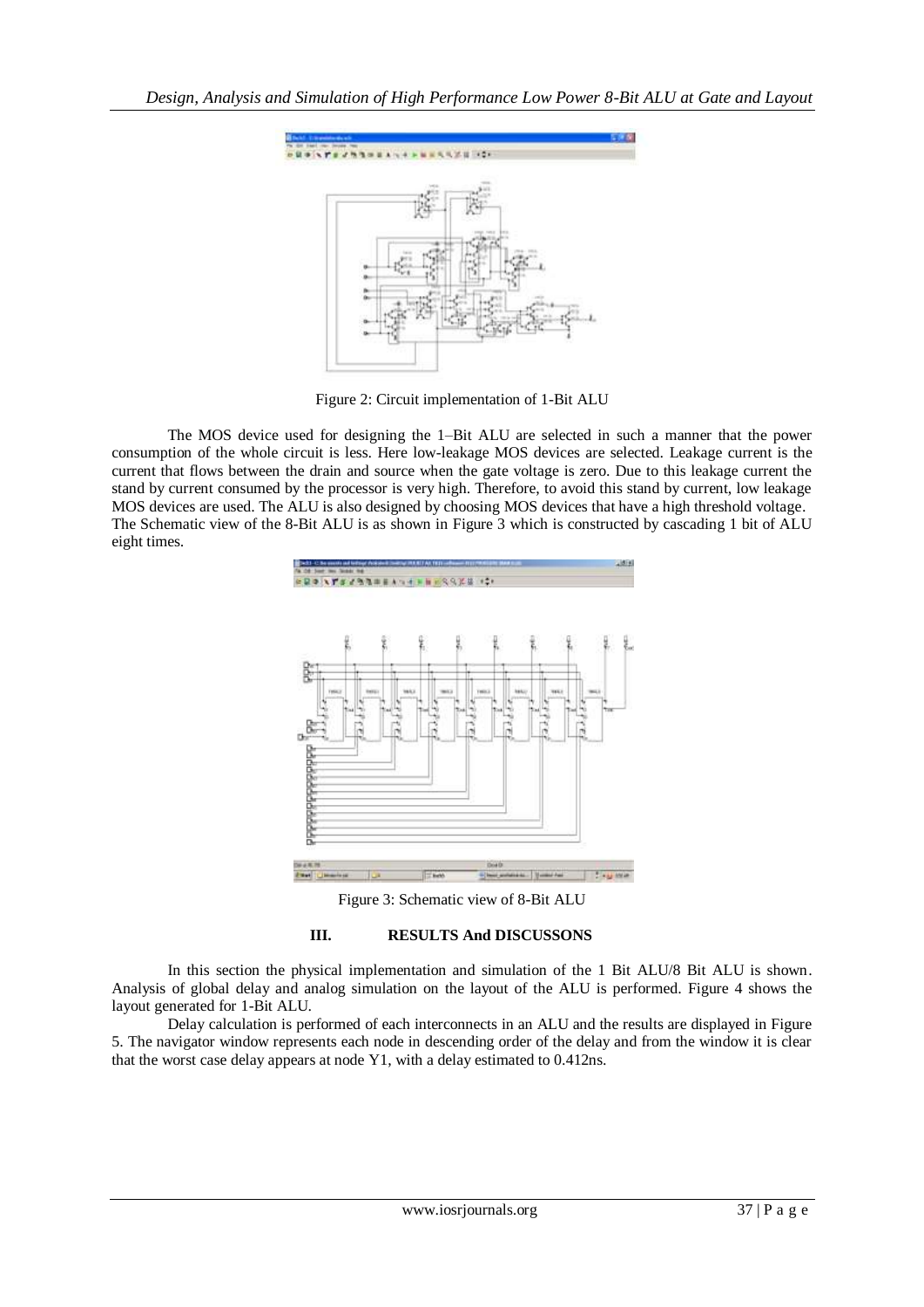

Figure 4: Layout of 1-Bit ALU



Figure 5: RC Delay Estimation at Chip Level

The leakage current is the current that flows between Drain and Source when no channel is present. No current is expected to flow between drain and source. However, a leakage current enables nA range current to flow although the gate voltage is 0.

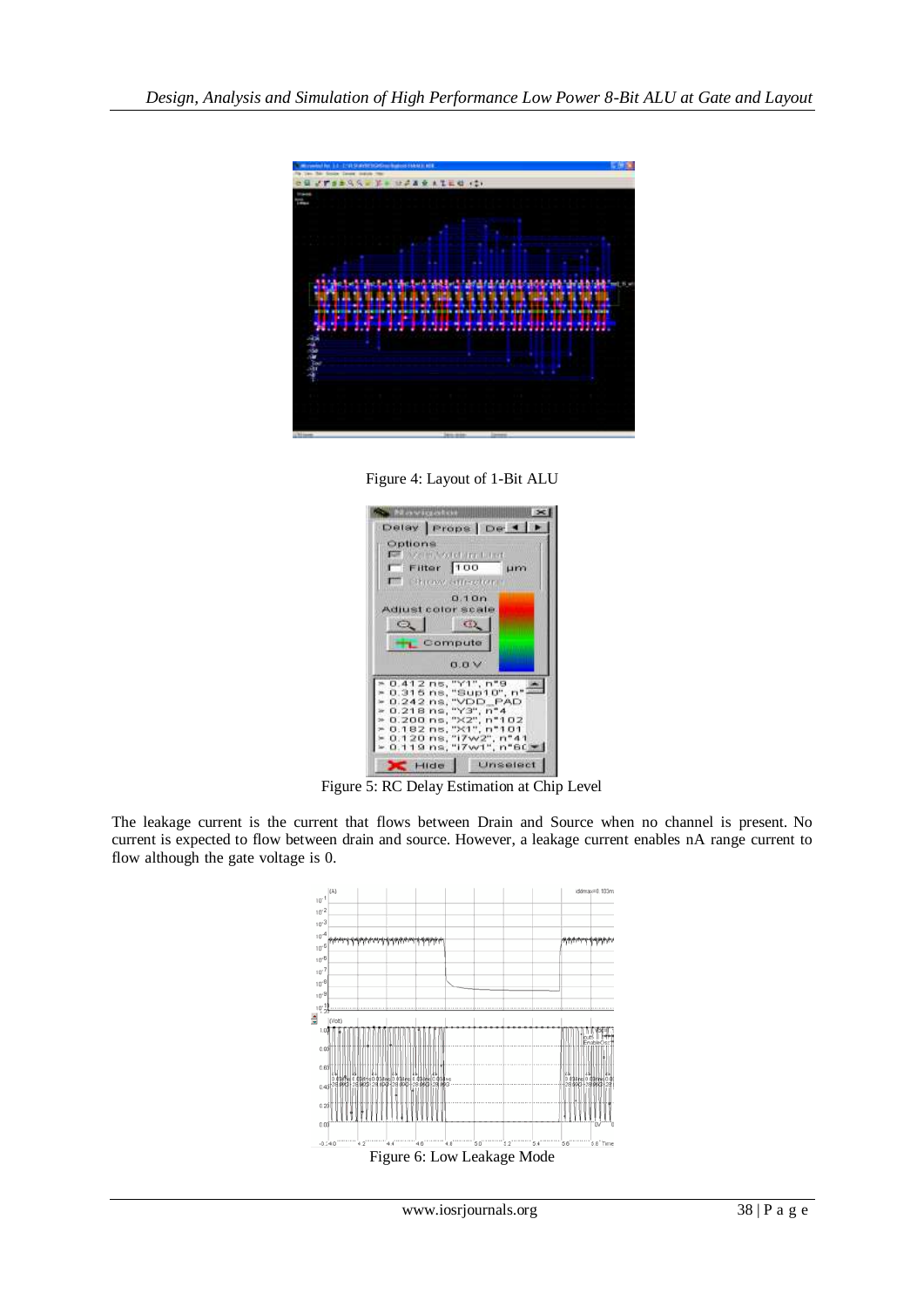In the high speed mode, the circuit works fast (900 MHz) but consumes a significant standby current when off (around 200 nA). Once the option layer is set to "low leakage", the simulation is performed again. The low- leakage mode show in Figure 6, features a little slower (100Mz that is approximately a 9 % speed reduction) and more than one decade less standby current when off (5 nA). In summary, low leakage MOS devices should be used as default devices whenever possible. High speed MOS should be used only when switching speed is critical. The analog simulation carried out on 1-bit ALU is shown in Figure 7.



Figure 7: Analog simulation of 1-Bit ALU

The main objective of the low leakage MOS is to reduce the *Ioff* current significantly, that is the small current that flows between drain and source with a zero gate voltage. The price to pay is a reduced *Ion* current. The designer has the possibility to use high speed MOS devices, which have high *Ioff* leakages but large *Ion* drive currents. The size corresponds to the 0.12µm technology.



Figure 8: NMOS Device Characteristics



Figure 9: PMOS Device Characteristics

In Figure 8 and Figure 9, the characteristics of NMOS and PMOS is plotted. Both the low leakage MOS device has an negligible *Ioff* current. Thanks to a higher threshold voltage (0.4V rather than 0.3V) and larger effective channel length (120nm) compared to the high speed MOS. In the work, low leakage transistors